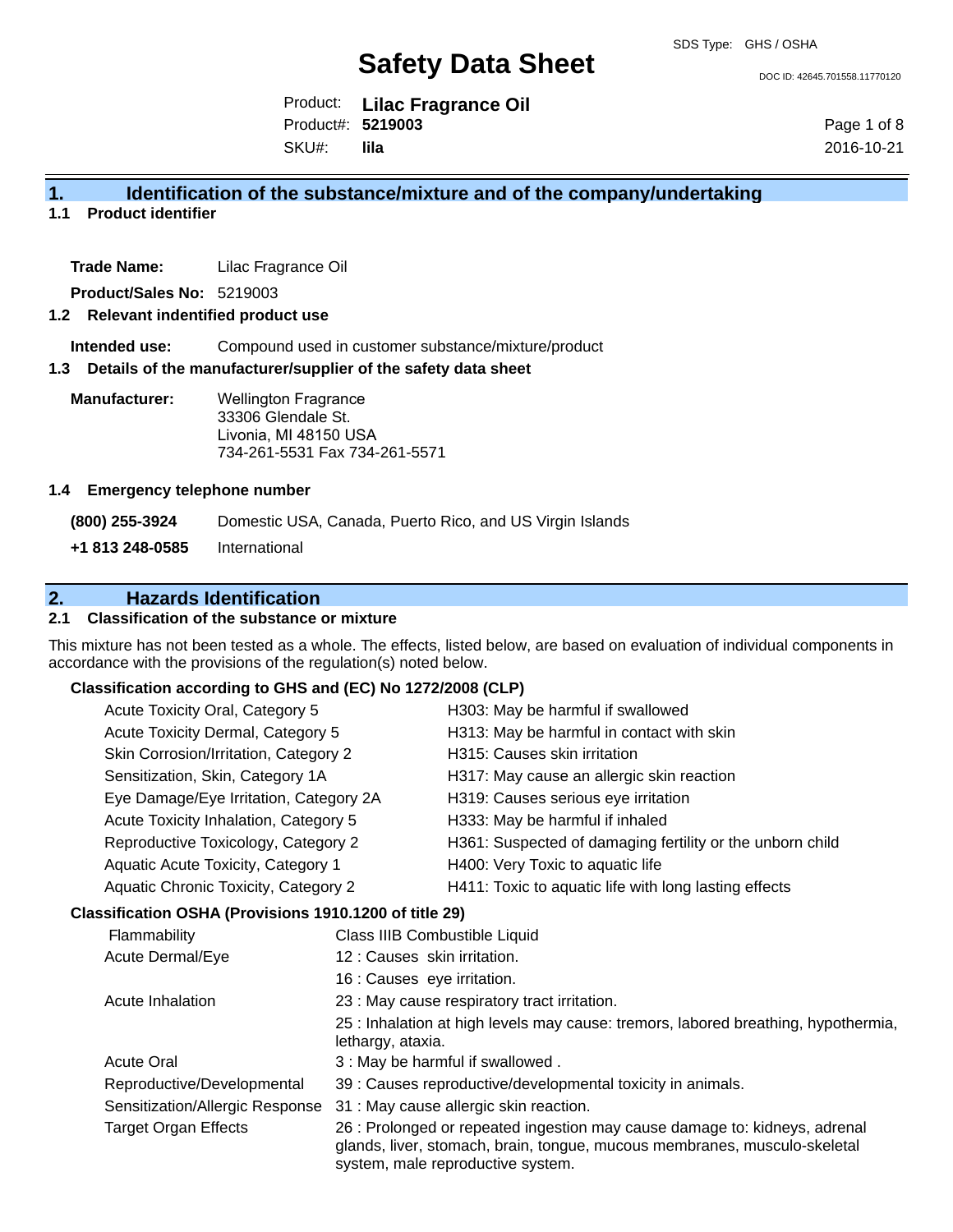DOC ID: 42645.701558.11770120

|                   | Product: Lilac Fragrance Oil |             |
|-------------------|------------------------------|-------------|
| Product#: 5219003 |                              | Page 2 of 8 |
| SKU#:             | lila                         | 2016-10-21  |

28 : Prolonged or repeated Dermal Exposure may cause damage to: kidneys, skin, testes

Carcinogenicity This mixture contains ingredients identified as carcinogens, at 0.1% or greater, by the following:None [X] ACGIH [] IARC [] NTP [] OSHA []

#### **2.2 Label elements**

### **Labelling (REGULATION (EC) No 1272/2008)**

#### **Hazard pictograms**



# **Signal Word: Warning**

# **Hazard statments**

| H <sub>303</sub> | May be harmful if swallowed                         |
|------------------|-----------------------------------------------------|
| H313             | May be harmful in contact with skin                 |
| H315             | Causes skin irritation                              |
| H317             | May cause an allergic skin reaction                 |
| H319             | Causes serious eye irritation                       |
| H333             | May be harmful if inhaled                           |
| H <sub>361</sub> | Suspected of damaging fertility or the unborn child |
| H400             | Very Toxic to aquatic life                          |
| H411             | Toxic to aquatic life with long lasting effects     |

#### **Precautionary Statements**

### **Prevention:**

| P <sub>201</sub> | Obtain special instructions before use                                   |
|------------------|--------------------------------------------------------------------------|
| P <sub>202</sub> | Do not handle until all safety precautions have been read and understood |
| P <sub>264</sub> | Wash hands thoroughly after handling                                     |
| P <sub>272</sub> | Contaminated work clothing should not be allowed out of the workplace    |
| P <sub>273</sub> | Avoid release to the environment                                         |
| P281             | Use personal protective equipment as required                            |

#### **Response:**

| $P302 + P352$        | IF ON SKIN: Wash with soap and water                                                                                             |
|----------------------|----------------------------------------------------------------------------------------------------------------------------------|
| $P304 + P312$        | IF INHALED: Call a POISON CENTER or doctor/physician if you feel unwell                                                          |
| $P305 + P351 + P338$ | IF IN EYES: Rinse cautiously with water for several minutes Remove contact lenses if<br>present and easy to do. continue rinsing |
| $P308 + P313$        | IF exposed or concerned: Get medical advice/attention                                                                            |
| P312                 | Call a POISON CENTER or doctor/physician if you feel unwell                                                                      |
| $P333 + P313$        | If skin irritation or a rash occurs: Get medical advice/attention                                                                |
| $P337 + P313$        | If eye irritation persists: Get medical advice/attention                                                                         |
| P362                 | Take off contaminated clothing and wash before reuse                                                                             |
| P363                 | Wash contaminated clothing before reuse                                                                                          |
| P391                 | <b>Collect Spillage</b>                                                                                                          |
|                      |                                                                                                                                  |

#### **2.3 Other Hazards**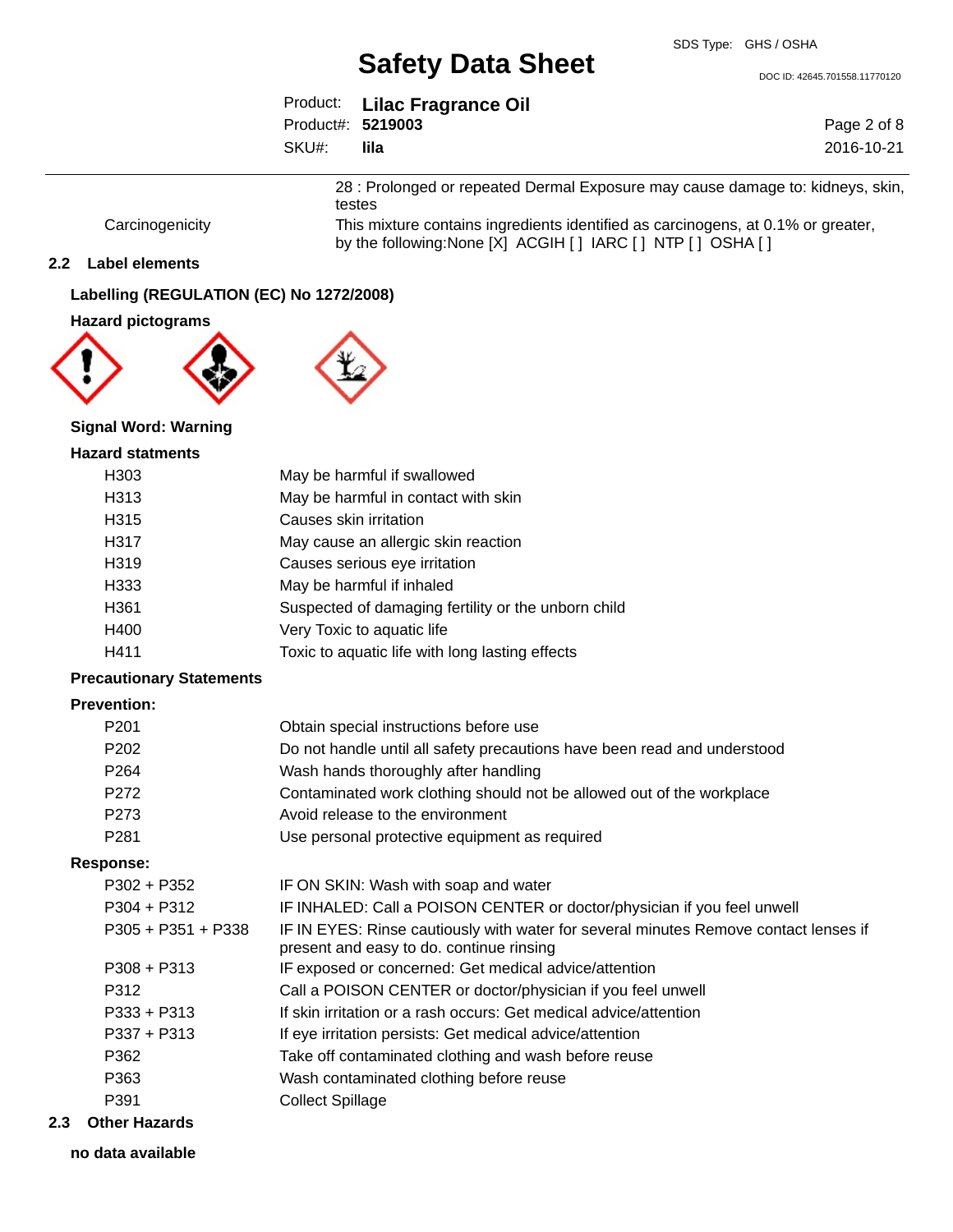DOC ID: 42645.701558.11770120

|                   | Product: Lilac Fragrance Oil |
|-------------------|------------------------------|
| Product#: 5219003 |                              |
| SKU#: lila        |                              |

Page 3 of 8 2016-10-21

**3. Composition/Information on Ingredients**

## **3.1 Mixtures**

This product is a complex mixture of ingredients, which contains among others the following substance(s), presenting a health or environmental hazard within the meaning of the UN Globally Harmonized System of Classification and Labeling of Chemicals (GHS):

| CAS#<br>Ingredient       | EC#                                | Conc.<br>Range | <b>GHS Classification</b>           | <b>OSHA Classification</b> |
|--------------------------|------------------------------------|----------------|-------------------------------------|----------------------------|
| 120-51-4                 | 204-402-9                          | 20 - 30 %      | H302; H313; H400; H411              | 28, 3                      |
| <b>Benzyl Benzoate</b>   |                                    |                |                                     |                            |
| 80-54-6                  | 201-289-8                          | 10 - 20 %      | H227; H302; H315; H317; H361; H401; | 11, 15, 26, 28, 3, 31, 39  |
|                          | <b>Butylphenyl Methylpropional</b> |                | H411                                |                            |
| $98 - 55 - 5$            | 202-680-6                          | $5 - 10%$      | H227; H303; H315; H319; H401        | 11, 15, 23                 |
| alpha-Terpineol          |                                    |                |                                     |                            |
| $60 - 12 - 8$            | 200-456-2                          | $5 - 10%$      | H302; H313; H316; H319              | 11, 15, 3                  |
| phenethyl alcohol        |                                    |                |                                     |                            |
| 24851-98-7               | 246-495-9                          | $2 - 5%$       | H402                                |                            |
|                          | Methyldihydrojasmonate             |                |                                     |                            |
| 1222-05-5                | 214-946-9                          | $2 - 5%$       | H316; H400; H410                    | 11, 15                     |
|                          | Hexamethylindanopyran              |                |                                     |                            |
| 78-70-6                  | 201-134-4                          | $2 - 5%$       | H227; H303; H315; H317; H319; H402  | 12, 26                     |
| Linalool                 |                                    |                |                                     |                            |
| 140-11-4                 | 205-399-7                          | $2 - 5%$       | H303; H316; H401; H412              | 15, 25, 26, 31, 39         |
| Benzyl acetate           |                                    |                |                                     |                            |
| 118-58-1                 | 204-262-9                          | $2 - 5%$       | H303; H317; H320; H401; H412        | 31                         |
| <b>Benzyl Salicylate</b> |                                    |                |                                     |                            |
| 128-37-0                 | 204-881-4                          | $2 - 5%$       | H316; H400; H410                    |                            |
|                          | <b>Butylated hydroxytoluene</b>    |                |                                     |                            |
| 122-40-7                 | 204-541-5                          | $1 - 2%$       | H303; H316; H317; H401; H411        | 11, 15                     |
| Amyl Cinnamal            |                                    |                |                                     |                            |
| 2050-08-0                | 218-080-2                          | $1 - 2%$       | H302; H316; H400; H410              |                            |
| Amyl salicylate          |                                    |                |                                     |                            |
| $123 - 11 - 5$           | 204-602-6                          | $1 - 2%$       | H303; H402                          | 11, 15                     |
| Anisaldehyde             |                                    |                |                                     |                            |
| 120-57-0                 | 204-409-7                          | $0.1 - 1.0 %$  | H303; H317; H401                    | 31                         |
| Piperonal                |                                    |                |                                     |                            |
| 101-86-0                 | 202-983-3                          | $0.1 - 1.0 %$  | H303; H316; H317; H400; H411        | 11, 15                     |
| Hexyl cinnamaldehyde     |                                    |                |                                     |                            |
| 103-41-3                 | 203-109-3                          | $0.1 - 1.0 %$  | H303; H316; H317; H401; H411        |                            |
| <b>Benzyl Cinnamate</b>  |                                    |                |                                     |                            |
| 97-53-0                  | 202-589-1                          | $0.1 - 1.0 %$  | H303; H316; H317; H319; H401        | 11, 15, 31                 |
| Eugenol                  |                                    |                |                                     |                            |
| 106-22-9                 | 203-375-0                          | $0.1 - 1.0 %$  | H303; H313; H315; H317; H319; H401  | 11, 15                     |
| Citronellol              |                                    |                |                                     |                            |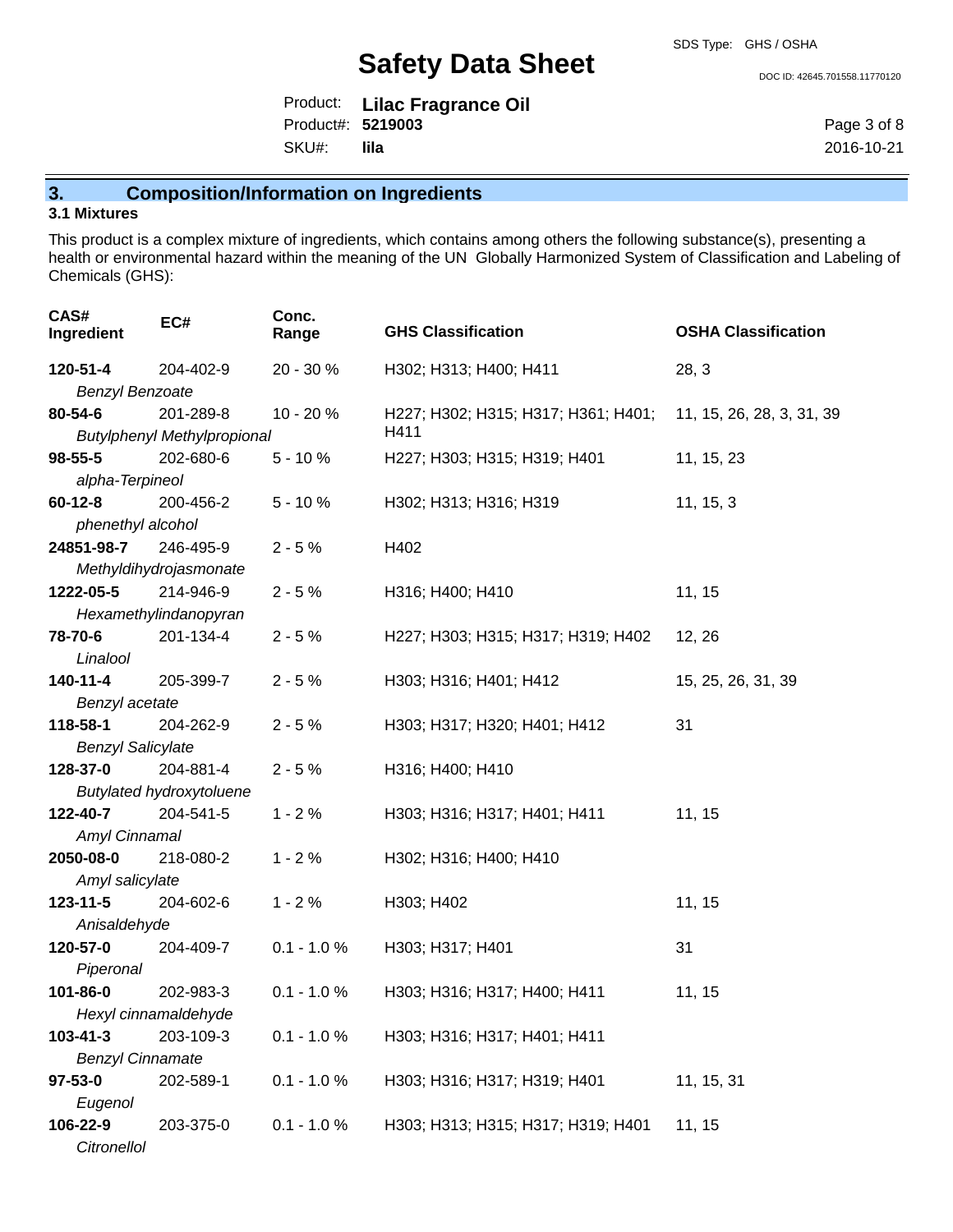DOC ID: 42645.701558.11770120

|                   | Product: Lilac Fragrance Oil |
|-------------------|------------------------------|
| Product#: 5219003 |                              |
| SKU#:             | lila                         |

Page 4 of 8 2016-10-21

| <b>CAS#</b><br>Ingredient | EC#       | Conc.<br>Range                                           | <b>GHS Classification</b>          | <b>OSHA Classification</b> |
|---------------------------|-----------|----------------------------------------------------------|------------------------------------|----------------------------|
| $104 - 55 - 2$            | 203-213-9 | $0.1 - 1.0 \%$                                           | H303; H312; H315; H317; H319; H401 | 10, 12, 16, 26, 31, 36     |
| Cinnamal                  |           |                                                          |                                    |                            |
| 928-95-0                  | 213-191-2 | $0.1$ - 1.0 $\%$                                         | H226; H303; H313; H317; H319       |                            |
| trans-2-Hexenol           |           |                                                          |                                    |                            |
|                           |           | See Section 16 for full text of GHS classification codes |                                    |                            |

Total Hydrocarbon Content (%  $w/w$ ) = 0.00

| 4.  | <b>First Aid Measures</b>                                                  |                                                                                                               |
|-----|----------------------------------------------------------------------------|---------------------------------------------------------------------------------------------------------------|
| 4.1 | <b>Description of first aid measures</b>                                   |                                                                                                               |
|     | Inhalation:                                                                | Remove from exposure site to fresh air and keep at rest.<br>Obtain medical advice.                            |
|     | <b>Eye Exposure:</b>                                                       | Flush immediately with water for at least 15 minutes.<br>Contact physician if symptoms persist.               |
|     | <b>Skin Exposure:</b>                                                      | Remove contaminated clothes. Wash thoroughly with water (and soap).<br>Contact physician if symptoms persist. |
|     | Ingestion:                                                                 | Rinse mouth with water and obtain medical advice.                                                             |
| 4.2 | Most important symptoms and effects, both acute and delayed                |                                                                                                               |
|     | <b>Symptoms:</b>                                                           | no data available                                                                                             |
|     | <b>Risks:</b>                                                              | Refer to Section 2.2 "Hazard Statements"                                                                      |
| 4.3 | Indication of any immediate medical attention and special treatment needed |                                                                                                               |
|     | <b>Treatment:</b>                                                          | Refer to Section 2.2 "Response"                                                                               |
| 5.  | <b>Fire-Fighting measures</b>                                              |                                                                                                               |
| 5.1 | <b>Extinguishing media</b>                                                 |                                                                                                               |
|     | Suitable:                                                                  | Carbon dioxide (CO2), Dry chemical, Foam                                                                      |
|     | Unsuitable                                                                 | Do not use a direct water jet on burning material                                                             |
| 5.2 | Special hazards arising from the substance or mixture                      |                                                                                                               |
|     | During fire fighting:                                                      | Water may be ineffective                                                                                      |
| 5.3 | <b>Advice for firefighters</b>                                             |                                                                                                               |
|     |                                                                            |                                                                                                               |

# **6. Accidental Release Measures**

**6.1 Personal precautions, protective equipment and emergency procedures**

Avoid inhalation and contact with skin and eyes. A self-contained breathing apparatus is recommended in case of a major spill.

#### **6.2 Environmental precautions**

Keep away from drains, soil, and surface and groundwater.

# **6.3 Methods and materials for containment and cleaning up**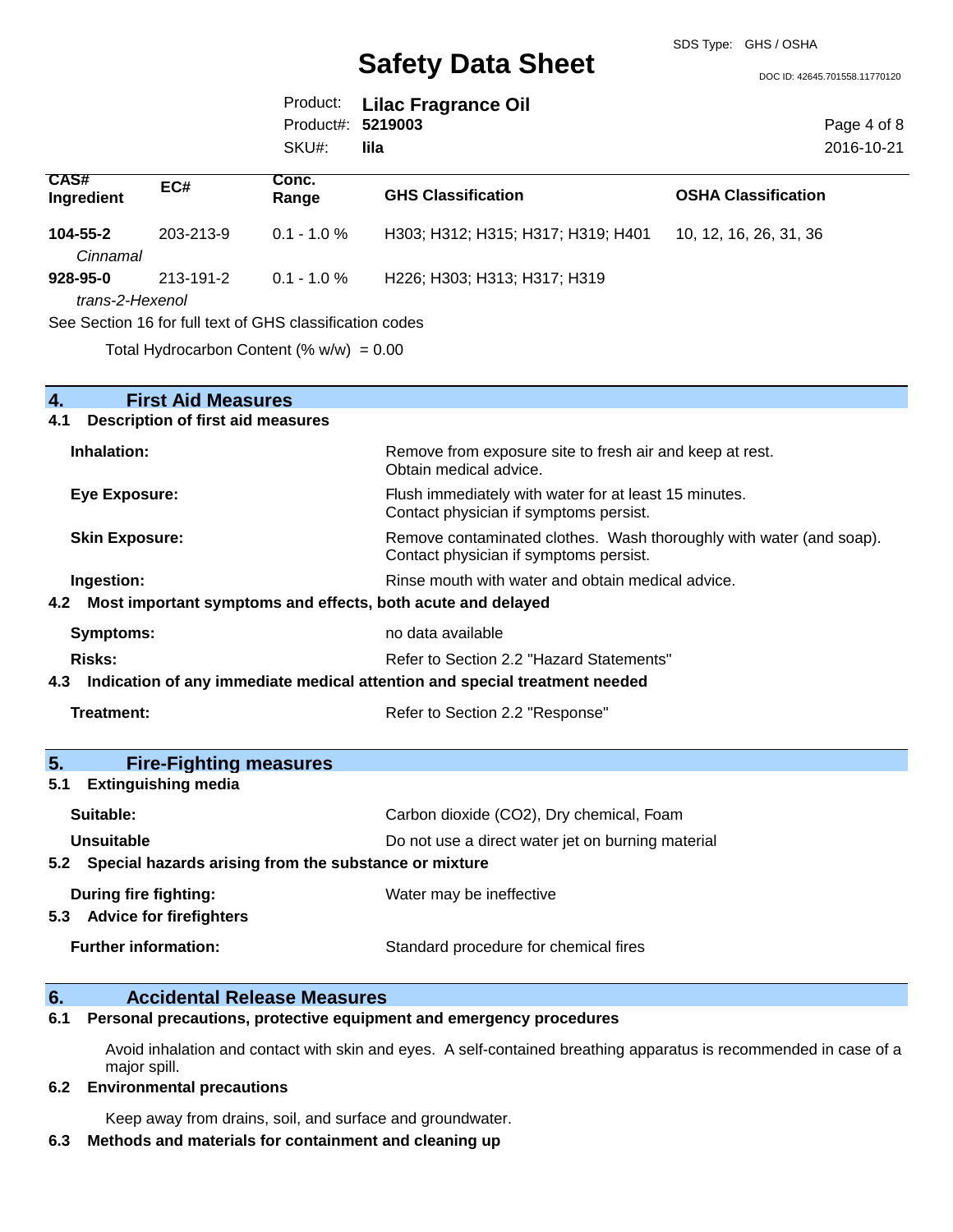SDS Type: GHS / OSHA

DOC ID: 42645.701558.11770120

|                   | Product: Lilac Fragrance Oil |
|-------------------|------------------------------|
| Product#: 5219003 |                              |
| SKU#:             | lila                         |

Page 5 of 8 2016-10-21

Clean up spillage promptly. Remove ignition sources. Provide adequate ventilation. Avoid excessive inhalation of vapors. Gross spillages should be contained by use of sand or inert powder and disposed of according to the local regulations.

#### **6.4 Reference to other sections**

Not Applicable

# **7. Handling and Storage**

#### **7.1 Precautions for safe handling**

Apply according to good manufacturing and industrial hygiene practices with proper ventilation. Do not drink, eat or smoke while handling. Respect good personal hygiene.

### **7.2 Conditions for safe storage, including any incompatibilities**

Store in a cool, dry and ventilated area away from heat sources and protected from light in tightly closed original container. Avoid plastic and uncoated metal container. Keep air contact to a minimum.

## **7.3 Specific end uses**

No information available

## **8. Exposure Controls/Personal Protection**

#### **8.1 Control parameters**

| <b>Exposure Limits:</b> |  |
|-------------------------|--|
| $\sim$ $\sim$ $\sim$    |  |

| <b>Component</b>                                                                                                                                            |                                                                                                                                 |                                                       | ACGIH | ACGIH | OSHA | OSHA                              |
|-------------------------------------------------------------------------------------------------------------------------------------------------------------|---------------------------------------------------------------------------------------------------------------------------------|-------------------------------------------------------|-------|-------|------|-----------------------------------|
|                                                                                                                                                             |                                                                                                                                 |                                                       |       |       |      | TWA ppm STEL ppm TWA ppm STEL ppm |
| 140-11-4                                                                                                                                                    | Benzyl acetate                                                                                                                  |                                                       | 10    |       |      |                                   |
| 128-37-0                                                                                                                                                    |                                                                                                                                 | <b>Butylated hydroxytoluene</b>                       | 2     |       |      |                                   |
| <b>Engineering Controls:</b>                                                                                                                                |                                                                                                                                 | Use local exhaust as needed.                          |       |       |      |                                   |
|                                                                                                                                                             |                                                                                                                                 | 8.2 Exposure controls - Personal protective equipment |       |       |      |                                   |
| Tightly sealed goggles, face shield, or safety glasses with brow guards and side shields, etc.<br>Eye protection:<br>as may be appropriate for the exposure |                                                                                                                                 |                                                       |       |       |      |                                   |
|                                                                                                                                                             | <b>Respiratory protection:</b><br>Avoid excessive inhalation of concentrated vapors. Apply local ventilation where appropriate. |                                                       |       |       |      |                                   |
| Avoid Skin contact. Use chemically resistant gloves as needed.<br><b>Skin protection:</b>                                                                   |                                                                                                                                 |                                                       |       |       |      |                                   |

ACGIH

OSH<sub>A</sub>

OSHA

## **9. Physical and Chemical Properties**

# **9.1 Information on basic physical and chemical properties**

| Appearance:                  | Conforms to Standard                 |
|------------------------------|--------------------------------------|
| Odor:                        | Conforms to Standard                 |
| Color:                       | <b>Colorless to Nearly Colorless</b> |
| <b>Viscosity:</b>            | Liquid                               |
| <b>Freezing Point:</b>       | Not determined                       |
| <b>Boiling Point:</b>        | Not determined                       |
| <b>Melting Point:</b>        | Not determined                       |
| <b>Flashpoint (CCCFP):</b>   | >200 F (93.33 C)                     |
| <b>Auto flammability:</b>    | Not determined                       |
| <b>Explosive Properties:</b> | None Expected                        |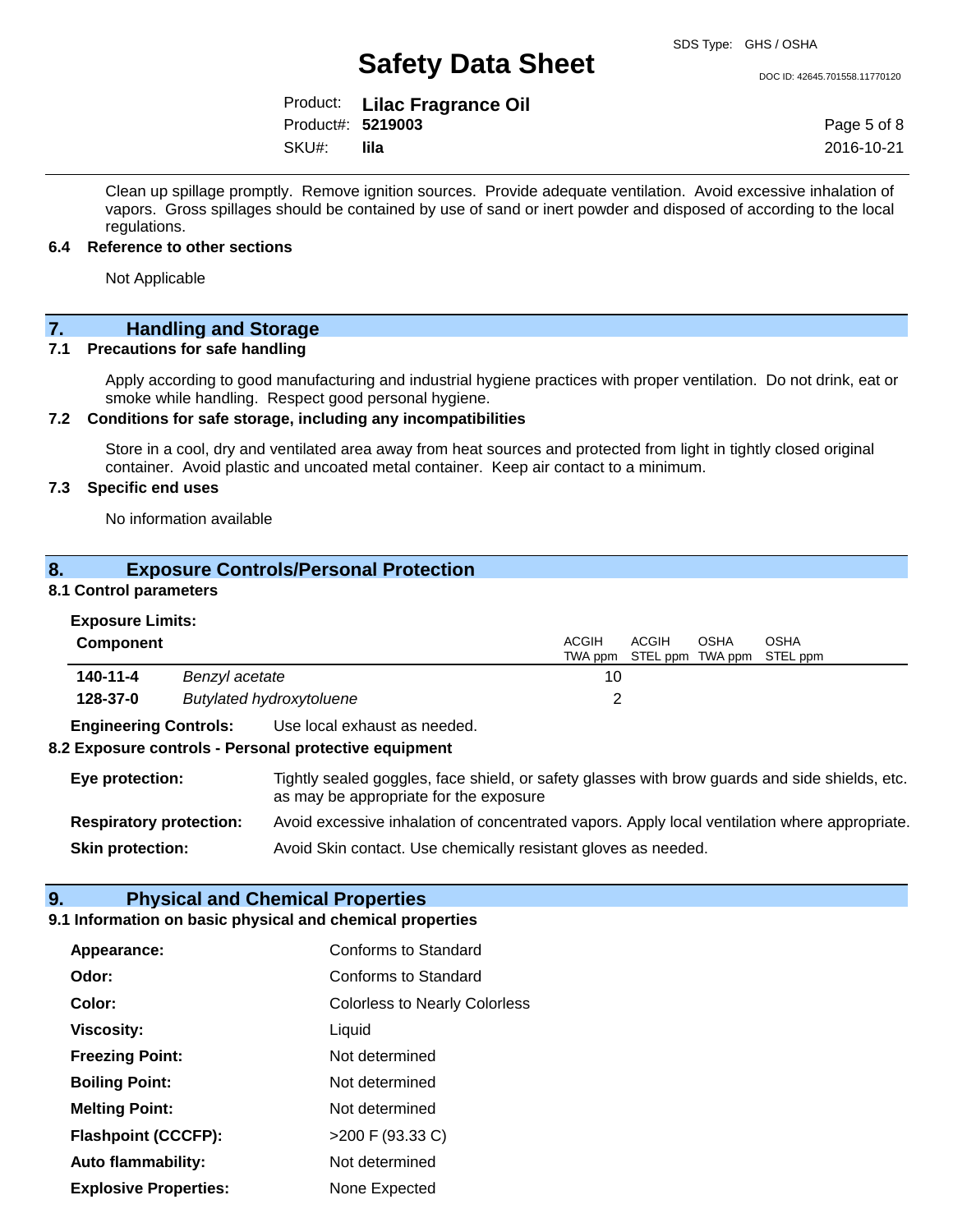DOC ID: 42645.701558.11770120

|                   | Product: Lilac Fragrance Oil |
|-------------------|------------------------------|
| Product#: 5219003 |                              |
| SKU#: lila        |                              |

Page 6 of 8 2016-10-21

| <b>Oxidizing properties:</b> | None Expected  |
|------------------------------|----------------|
| Vapor Pressure (mmHg@20 C):  | 0.0097         |
| %VOC:                        | 2.55           |
| Specific Gravity @ 25 C:     | 0.9900         |
| Density $@25C$ :             | 0.9870         |
| Refractive Index @ 20 C:     | 1.5015         |
| Soluble in:                  | Not determined |

# **10. Stability and Reactivity**

| 10.1 Reactivity                         | None                                               |
|-----------------------------------------|----------------------------------------------------|
| <b>10.2 Chemical stability</b>          | Stable                                             |
| 10.3 Possibility of hazardous reactions | None known                                         |
| 10.4 Conditions to avoid                | None known                                         |
| 10.5 Incompatible materials             | Strong oxidizing agents, strong acids, and alkalis |
| 10.6 Hazardous decomposition products   | None known                                         |

# **11. Toxicological Information**

#### **11.1 Toxicological Effects**

Acute Toxicity Estimates (ATEs) based on the individual Ingredient Toxicity Data utilizing the "Additivity Formula"

| Acute toxicity - Oral - (Rat) mg/kg                | (LD50: 2,476.43) May be harmful if swallowed             |
|----------------------------------------------------|----------------------------------------------------------|
| Acute toxicity - Dermal - (Rabbit) mg/kg           | (LD50: 3,808.43) May be harmful in contact with skin     |
| Acute toxicity - Inhalation - (Rat) mg/L/4hr       | (LC50: 50.05) May be harmful if inhaled                  |
| <b>Skin corrosion / irritation</b>                 | Causes skin irritation                                   |
| Serious eye damage / irritation                    | Causes serious eye irritation                            |
| <b>Respiratory sensitization</b>                   | Not classified - the classification criteria are not met |
| <b>Skin sensitization</b>                          | May cause an allergic skin reaction                      |
| <b>Germ cell mutagenicity</b>                      | Not classified - the classification criteria are not met |
| Carcinogenicity                                    | Not classified - the classification criteria are not met |
| <b>Reproductive toxicity</b>                       | Suspected of damaging fertility or the unborn child      |
| Specific target organ toxicity - single exposure   | Not classified - the classification criteria are not met |
| Specific target organ toxicity - repeated exposure | Not classified - the classification criteria are not met |
| <b>Aspiration hazard</b>                           | Not classified - the classification criteria are not met |

# **12. Ecological Information**

**12.1 Toxicity**

**Acute acquatic toxicity Very Toxic to aquatic life Toxicity Data on soil no data available no data available** 

**Chronic acquatic toxicity Toxic to aquatic life with long lasting effects**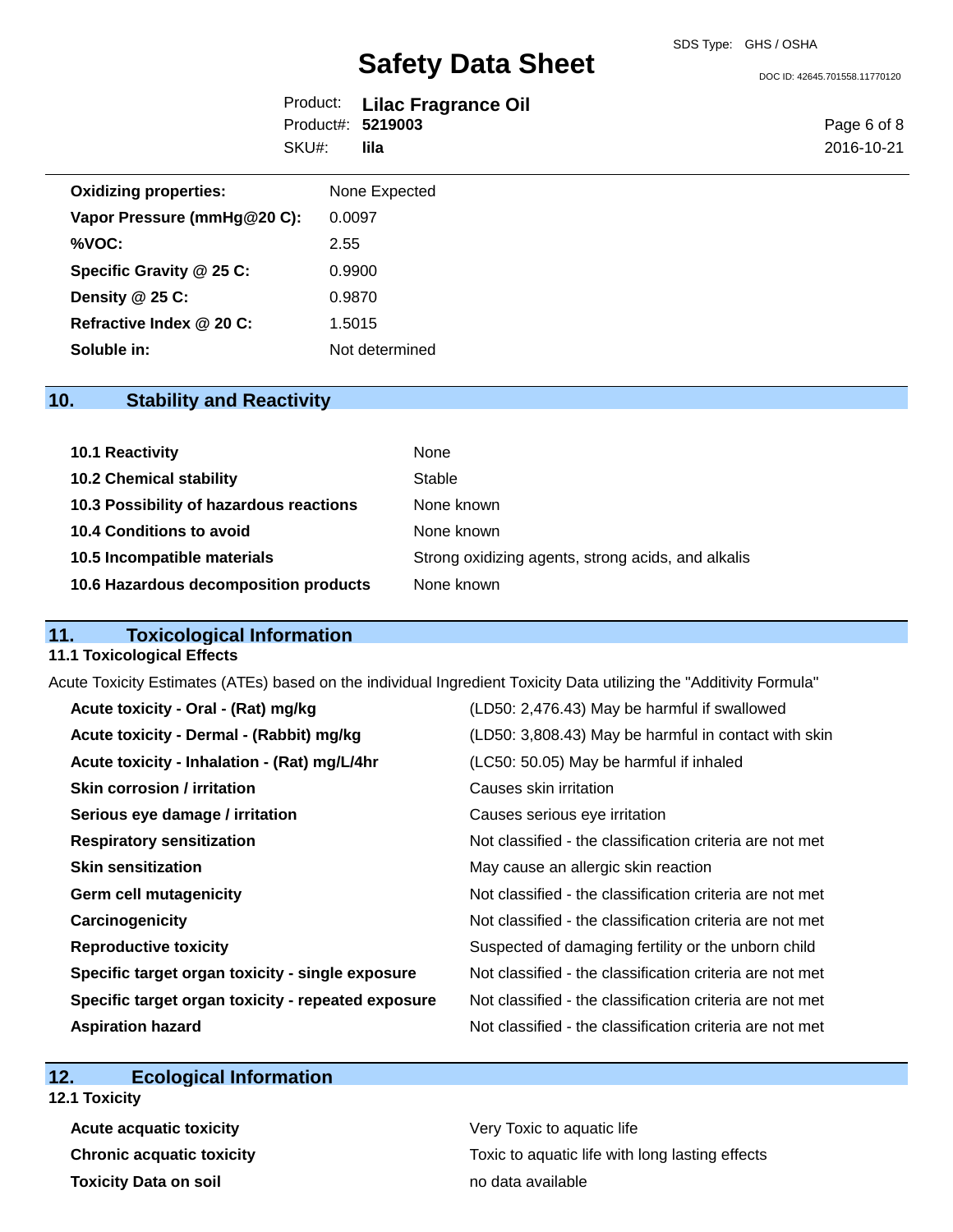DOC ID: 42645.701558.11770120

|                   | Product: Lilac Fragrance Oil |
|-------------------|------------------------------|
| Product#: 5219003 |                              |
| SKU#:             | lila                         |

Page 7 of 8 2016-10-21

| <b>Toxicity on other organisms</b> | no data available |  |
|------------------------------------|-------------------|--|
|                                    |                   |  |
| 12.2 Persistence and degradability | no data available |  |
| 12.3 Bioaccumulative potential     | no data available |  |
| 12.4 Mobility in soil              | no data available |  |
| 12.5 Other adverse effects         | no data available |  |

# **13. Disposal Conditions**

#### **13.1 Waste treatment methods**

Do not allow product to reach sewage systems. Dispose of in accordance with all local and national regulations. Send to a licensed waste management company.The product should not be allowed to enter drains, water courses or the soil. Do not contaminate ponds, waterways or ditches with chemical or used container.

# **14. Transport Information**

| Regulator<br>U.S. DOT (Non-Bulk)<br>Chemicals NOI                            |            | <b>Class</b>                                    | <b>Pack Group</b><br>Not Regulated - Not Dangerous Goods | <b>Sub Risk</b>                                              | UN-nr.        |
|------------------------------------------------------------------------------|------------|-------------------------------------------------|----------------------------------------------------------|--------------------------------------------------------------|---------------|
| <b>ADR/RID (International Road/Rail)</b><br><b>Environmentally Hazardous</b> | Substance, | 9                                               | $\mathbf{III}$                                           |                                                              | <b>UN3082</b> |
| Liquid, n.o.s.<br><b>IATA (Air Cargo)</b>                                    |            |                                                 |                                                          |                                                              |               |
| <b>Environmentally Hazardous</b><br>Liquid, n.o.s.<br>IMDG (Sea)             | Substance. | 9                                               | $\mathbf{III}$                                           |                                                              | <b>UN3082</b> |
| <b>Environmentally Hazardous</b><br>Liquid, n.o.s.                           | Substance. | 9                                               | $\mathbf{III}$                                           |                                                              | <b>UN3082</b> |
| 15.<br><b>Regulatory Information</b>                                         |            |                                                 |                                                          |                                                              |               |
| <b>U.S. Federal Regulations:</b>                                             |            |                                                 |                                                          |                                                              |               |
| <b>TSCA (Toxic Substance Control Act):</b>                                   |            |                                                 |                                                          | All components of the substance/mixture are listed or exempt |               |
| 40 CFR(EPCRA, SARA, CERCLA and CAA)<br><b>U.S. State Regulations:</b>        |            | This product contains NO components of concern. |                                                          |                                                              |               |
| <b>California Proposition 65 Warning</b><br><b>Canadian Regulations:</b>     |            |                                                 | No Warning required                                      |                                                              |               |
| <b>DSL / NDSL</b>                                                            |            |                                                 | 100.00% of the components are listed or exempt.          |                                                              |               |

# **16. Other Information**